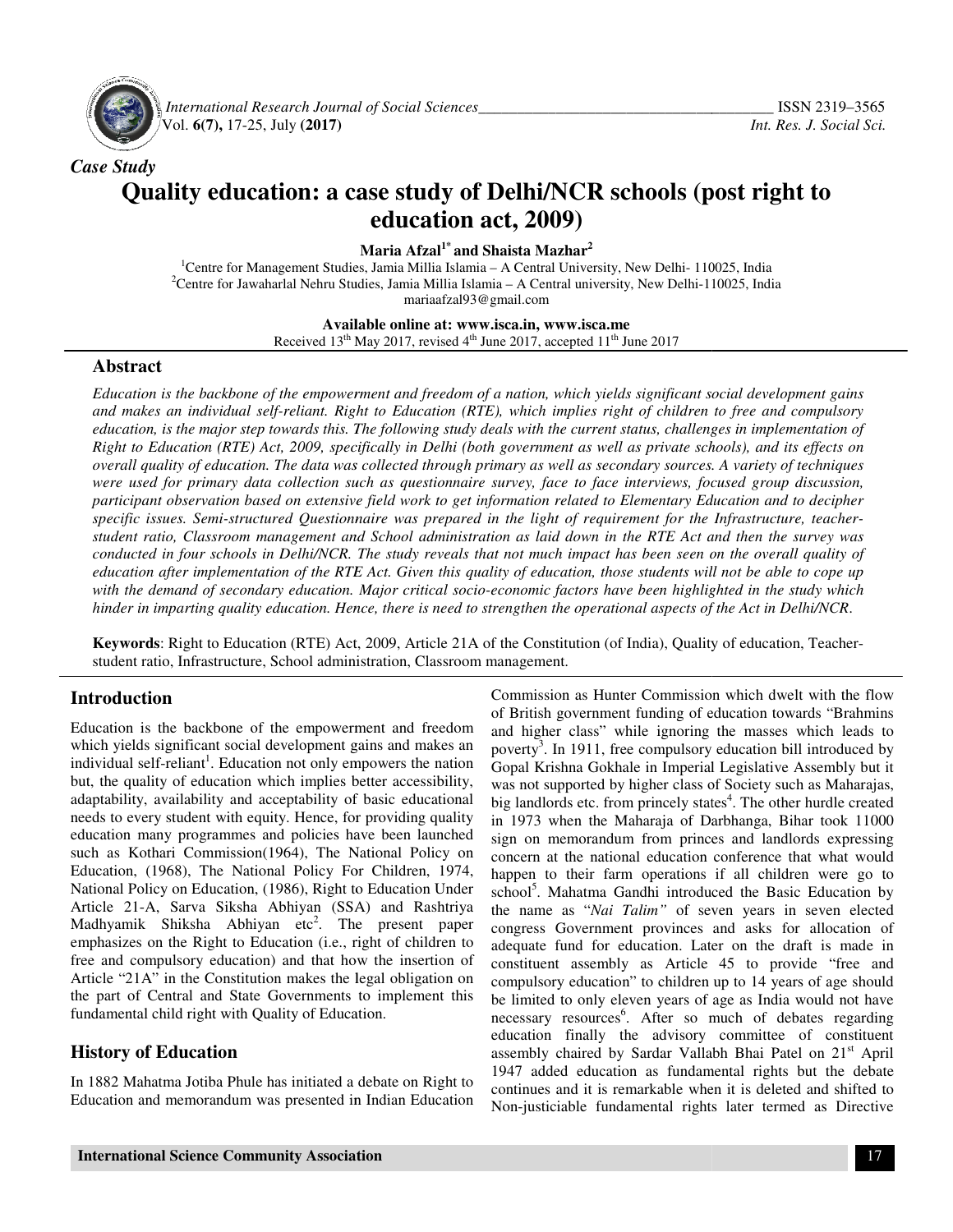principles of state policy<sup>7</sup>. "Since the adoption of Constitution of India in 1950, the education for every citizen of country has been the Primary agenda of the government and to achieve this devising 5 years plans have been started from 1951.  $X^{th}$ ,  $XI^{th}$  and  $XII<sup>th</sup>$  five year (National development) plans include major programme for attaining the set goals of Education for All"<sup>8</sup>.

The draft of right to education is drafted in 2006 but the burden on state is so enormous and requires additional amount of 50,000crores per annum so that the education will be shifted from state list to concurrent list so that the matter of education should be addressed properly<sup>9</sup>. From past 6 decades the Indian state denied the fundamental right of education of 6-14 years of age group claiming that there is deficiency of funds but actually this was a result of socio-political matter.There have been several efforts taken to enhance quality made by the government. Education in India falls under the control of both the Union Government and the states, with some responsibilities lying with the Union and the other with states. India has made a huge progress in terms of increasing Primary education attendance rate and expanding literacy to approximately two thirds of the population. India's improved education system is often cited as one of the main contributors to the economic rise of India. The right to education as a fundamental right formally came into effect on 1st April, 2010, with then Prime Minister Manmohan Singh urging to make it a success by empowering people through quality education<sup>10</sup>.

## **Requirement for Quality Education**

Quality of education means providing a healthy environment, better infrastructure facilities, skilled trained teachers etc. which will result in better understanding of learning and achieving the educational goals of nation. This paper deals with the following Parameters of Quality of Education<sup>11</sup>.

Quality learners: Quality learners is an important factor for education which can be produced by providing healthy nutritious food, better environment is created for children so that they can concentrate on learning as well as enjoy educating themselves.

Quality of school facilities: Fully equipped school should be constructed for students so that they can get basic facilities such as safe drinking water, functional toilets, better sanitary so that they will remain healthy which facilitate the learning process. The quality of learning environment is directly related to the achievement in educational goals.

Class size: The class population should be kept in mind. It should be in such a way that teachers can give equal attention to each and every child.

Skilled and professional teacher: For better quality of learning skill teachers are required who have full knowledge to impart because teacher show the light to the path of students. Different

strategies are used by the teachers such as puzzles, quiz, colorful books etc. are used by the teacher to make the learning effective.

Inclusive education: Inclusive education means including the children of same age group, other group and with disabilities in one class. Reducing discrimination is helpful to quality improvement in learning environments.

Service delivery: Better services are provided to students such as meals, transport facility for easy access to the schools, health service etc. This facilitates the education process.

Better supervision and Support: Supervision is needed to have a check on the learning process. The state should keep check on the teaching-learning process.

It is needed for achieving the educational goal as well as to make the citizen of India a better citizen which can eliminate the evils from the society. Therefore the government has taken various steps to improve quality of education since independence but still we lack behind from achieving the goals due to several economic, social and political factors. Hence RTE Act, 2009 has been implemented to improve the primary education which will increase the quality of higher education as elementary education is a linkage to higher education but RTE, itself lack in many areas.

## **Right to Education (RTE) Act, 2009**

The Right to Education Act (RTE), enacted in 2009 for the free and compulsory education to all children till the age of 14 years within a period of 10 years of the formulation of the Constitution. RTE Act, 2009 gives a ray of hope that the provision will finally translated into quality of education<sup>8</sup>.

**Constitutional framework:** Article 45 of Indian Constitution makes it obligatory for the State to provide free and compulsory education to all children of the country until they attain the age of 14 years within a period of ten years from the commencement of the Constitution. 86<sup>th</sup>Amendment has been made in the Constitution for resolving the problem of universal elementary education, which inserted Article 21-A in the Constitution of India to provide free and compulsory education for all children in the age group of six to fourteen years as a Fundamental Right. The Constitution  $(86<sup>th</sup>$  amendment) Act, 2002 also enjoins the State "to provide early childhood care and education to all children until they complete the age of six years".

The privilege of children up to 14 years of age to have free education provided under the Right to Education Act 2009 comes under Article 21A of the Constitution of India, become operative in the country from  $1<sup>st</sup>$  April 2010. The following provision comes under RTE Act, 2009<sup>12</sup>: i. Every child shall/might get free and compulsory education in a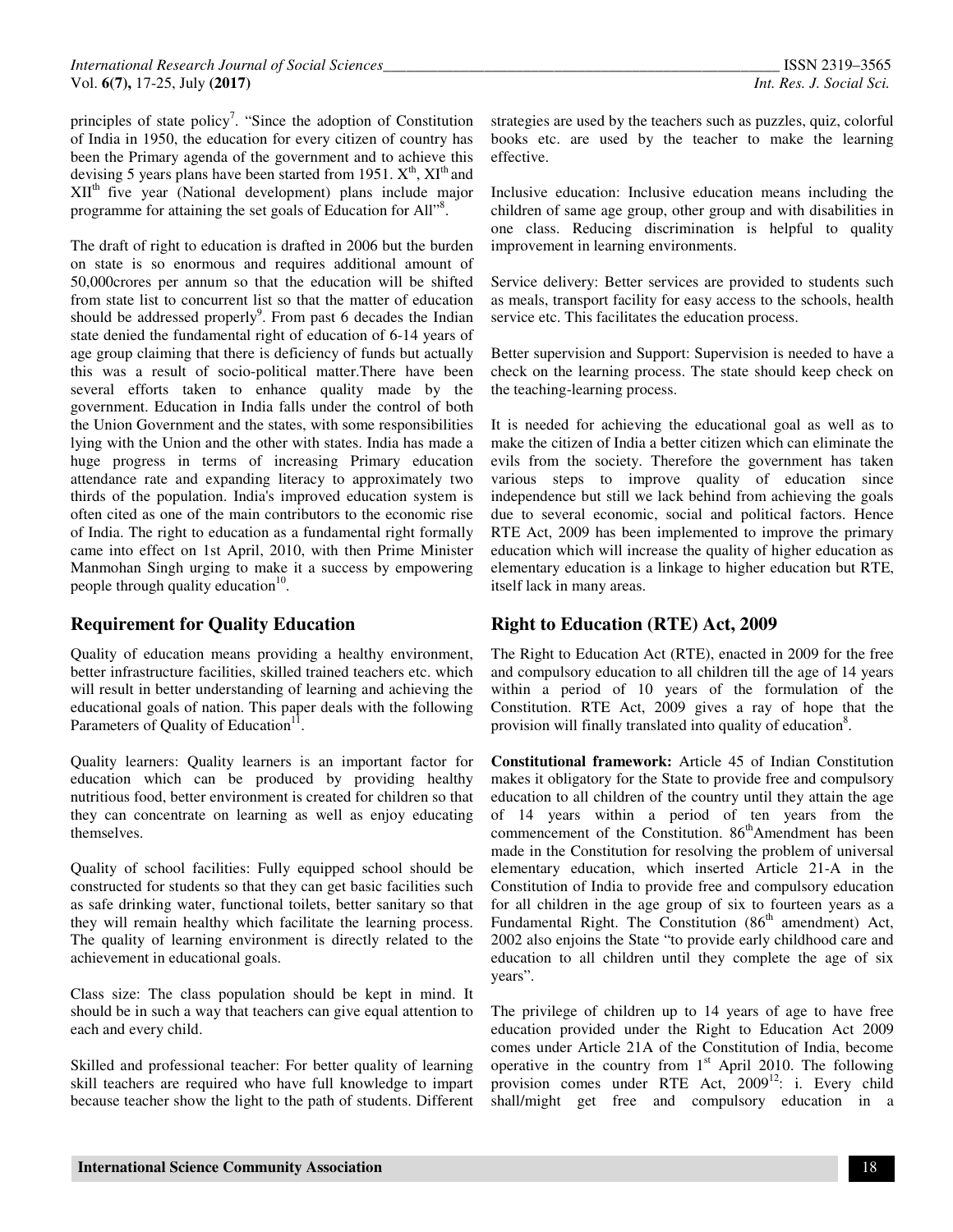neighbourhood school. ii. Transport facility provided to school children by 3km. iii. They have right to take the transfer in any school except for private school. Head master will be punished if he will not give TC. iv. Children are not subjected to any terminal examinations, they are evaluated internally. v. The certificate will also be issued for the child for completing elementary education. vi. Curriculum of elementary schools will be prepared by an academic authority by the central government. NCERT will take necessary step. vii. Authority is appointed for looking the qualification of the teacher. NCT is appointed by the government for teacher qualification. viii. Duty of parents was also defined. It will be the duty of the parents to admit their child or ward to neighbourhood schools. ix. With respect to children in classes I to V, A school shall be established within a radial distance of one km from the residence of the child. x. As for the children in classes VI to VIII, a school shall be established, as far as possible, within a radial distance of three km from the residence of the child. xi. Specifies the duties and responsibilities of appropriate Governments, local authority and parents in providing free and compulsory education, and allocation of financial and other responsibilities between the Central and State Governments. xii. Safeguard and supervision of the child's right to have free and compulsory education and resolve grievances by the National and State Commissions for Protection of Child Rights. The commissions shall have the powers of a civil court; and xiii. Every private unaided school (not receiving any grants from government) will mandatorily admit at least 25% student of the intake of Class I children belonging to weaker section and underprivileged groups in the neighborhood and extend benefit of free and compulsory education to them. xiv. If problem in school infrastructure then it should be improved otherwise recognition will be cancelled, xv. Mandatory improvement in quality of education, xvi. Financial burden will be shared among central and state government with the ratio of 65:35.

All-weather school buildings should consist of  $12$ : i. One-teacher classrooms, A head teacher-cum-office room with hurdle free access, ii. Separate toilets for boys and girls, iii. Safe and sufficient drinking water facilities, iv. A kitchen to cook mid day meal in school. v. Playground.

Conforming to RTE rules, children have the right to at least one qualified and trained teacher for every 30 pupils.

The Right of Children to Free and Compulsory Education (RTE) Act, 2009 was amended in year 2012 and implemented with effect from 1<sup>st</sup> August 2012. The following criteria are added<sup>13</sup>: i. Inclusion of disable children as per Disabilities Act 2005 and the National Trust Act under the guidance of RTE Act, provides them free and compulsory education and also home-based education for children with severe disability; ii. Defend the Rights of minorities mentioned under Article 29 and 30 of the Constitution while implementing RTE Act; iii. Exclusion of Madrasas, Pathshalas and religious institution from the provisions of the Right to Education Act 2009.

### **Current scenario**

India has the world's largest number of youngsters around 19% of the world's children. India is diversified country where 1,618 languages, 544 dialects and 1,942 mother languages are spoken., the schools are imparting education in 148 different mediums and around 27,000 small and big newspapers and magazines are published in the country which clearly shows that there is a huge challenge to India to produce educated and empowered young citizens<sup>14</sup>. India also has 1/3<sup>rd</sup> of the world's illiterate population, an alarming situation but it doesn't mean that India has not increased it literacy rate so far<sup>15</sup>. According to Census report 2011, "74.04% of people above the age of seven are literate and the male literacy level is 82.12%, while female literacy is 64.46% having difference of 16% among them<sup>"16</sup>. It is important to mention that it is between the two Census i.e. 2001 and 2011, the male literacy was just increased by 6.88%. Likewise, the rate by which female and male literacy levels increased between 1991 and 2001 shows that female goes down by14.4% and male by 12% has goes up. Hence, total literacy growth of 12.6% from 1991 has declined to 9.21% in 2001<sup>17</sup>.

According to UNESCO's report on progress in primary education, around 7.74 crores children around the world are out of school which results in 1/3rd of the world's illiterate are in India which ranks India 105th among  $128$  nations<sup>14</sup>. To handle this gloomy situation the Right to Free and Compulsory Education, 2009 is implemented having main emphasis on teachers, educationists and activists. As per the Union Human Resource Development Ministry, 907,951 teacher posts have been lying vacant in primary schools across the country<sup>14</sup>. In addition, according to the ministry, in 45.76% of primary schools, the teacher-student ratio is more than 1:30 and similarly, in 34.34% of upper primary schools in the country, the teacher-student ratio has been over 30, but at the same time, other serious situation, almost 25% of teachers in most states are Para-teachers<sup>18</sup>.

The total number of primary schools, Schools imparting upper primary education and Schools imparting elementary education has shown the growth by 34.5%, 185.9% and 71.4% during the period of 2000-01 to 2013-14 (Table-1).

According to the Government of NCT of Delhi 2002 "Gross Enrollment Ratio(GER) in primary education get better from 95.7% (2000-01) to 116.0% (2010-11) and then declined to 101.4% (2013-14), the GER in upper primary education (Classes VI-VIII) improved by 30.7% as compared to GER in elementary education has increased only by 15.4% and Net Enrollment Ration (NER) in elementary education (6-13 years) was 88.31% during the period of 2001 to 2014".According to the provisions of RTE 2009, the teacher-pupil ratio between classes (6-8) is 1:35 and class (1-5) is 1:30. The current teacherpupil ratio is 1:32. Hence it is good ratio but in Delhi government Schools having more than 200 children having current ratio is  $1:40^{19}$ .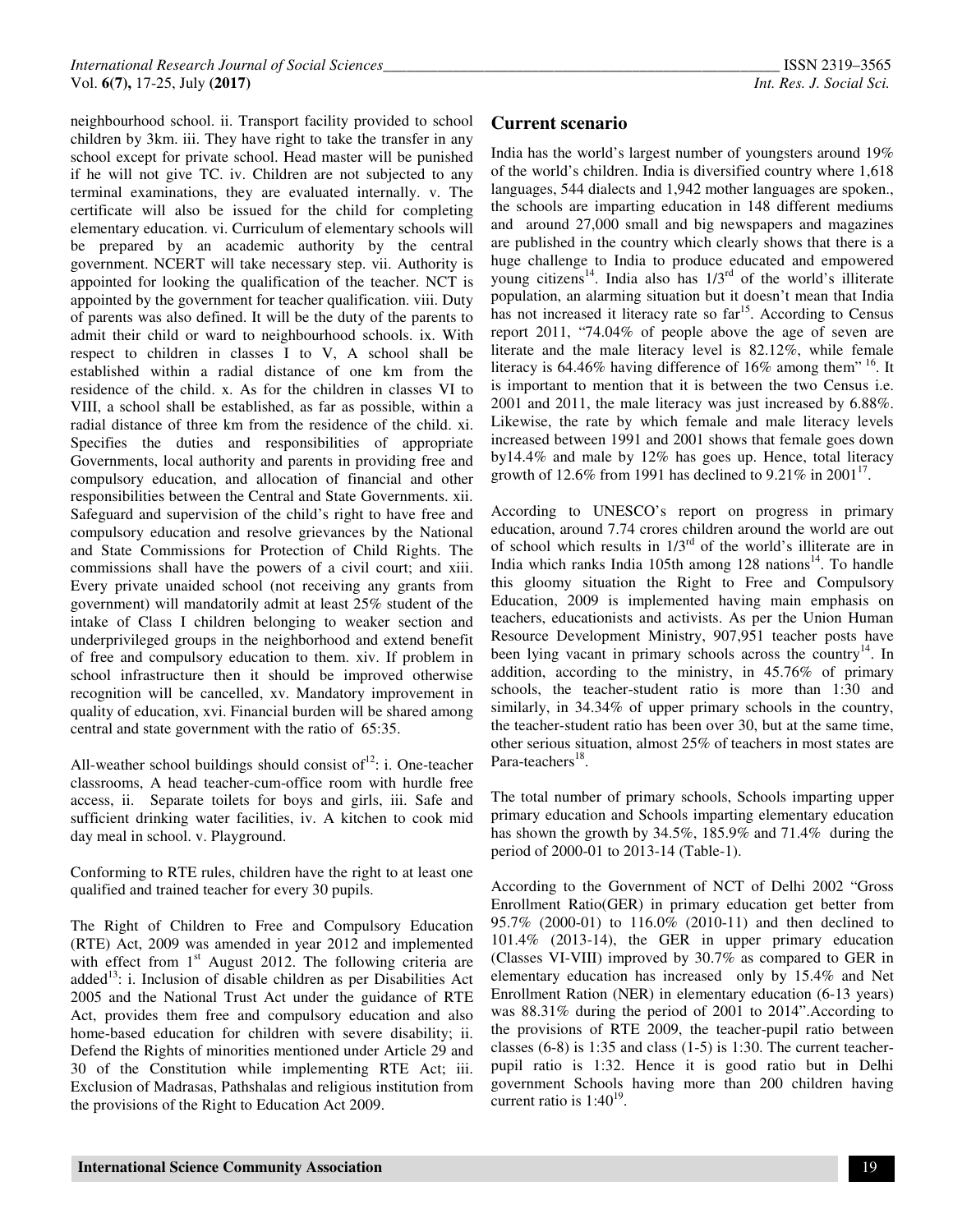**Table-1:** Total number of Schools imparting primary and elementary education<sup>8</sup>.

| Year    | Number of<br>primary<br>schools<br>(schools with<br>only primary<br>section) | Number of<br>schools<br>imparting upper<br>primary<br>education | Number of<br>schools<br>imparting<br>elementary<br>education |
|---------|------------------------------------------------------------------------------|-----------------------------------------------------------------|--------------------------------------------------------------|
| 2000-01 | 638,738                                                                      | 206,269                                                         | 845,007                                                      |
| 2001-02 | 664,041                                                                      | 219,626                                                         | 883,667                                                      |
| 2002-03 | 651,382                                                                      | 245,274                                                         | 896,656                                                      |
| 2003-04 | 712,239                                                                      | 262,286                                                         | 974,525                                                      |
| 2004-05 | 767,520                                                                      | 274,731                                                         | 1,042,251                                                    |
| 2005-06 | 772,568                                                                      | 288,493                                                         | 1,061,061                                                    |
| 2006-07 | 784,852                                                                      | 305,584                                                         | 1,090,436                                                    |
| 2007-08 | 805,667                                                                      | 445,108                                                         | 1,250,775                                                    |
| 2008-09 | 809,108                                                                      | 476,468                                                         | 1,285,576                                                    |
| 2009-10 | 809,974                                                                      | 493,838                                                         | 1,303,812                                                    |
| 2010-11 | 827,244                                                                      | 535,080                                                         | 1,362,324                                                    |
| 2011-12 | 842,481                                                                      | 569,697                                                         | 1,412,178                                                    |
| 2012-13 | 853,870                                                                      | 577,832                                                         | 1,431,702                                                    |
| 2013-14 | 858,916                                                                      | 589,796                                                         | 1,448,712                                                    |

Source: Statistics of School Education, 2007-08, MHRD, GOI; and Unified District Information System for Education (U-DISE), National University of Educational Planning and Administration (NUEPA).

**Implementation of Right to Education 2009 in Delhi:** RTE is the first legislation that enforced the responsibility of ensuring availability, accessibility, acceptability and adaptability. SSA has been launched to ensuring the Universalization of elementary education for providing compulsory education from the age of 6-14 years. The provisions of RTE have been adopted but still 6 million approx. children in India are still out of school and it has been eight years from implementation of the RTE Act, but even today striking 92% government elementary schools do not embrace with all RTE Act norms $^{20}$ .

Provisions of RTE have not been fully implemented in some state and UTs. 45% of students didn't eat mid-day meals because of the bad quality food but parents are unable to complain because there is no one to complain. The other problems, such as lack of access to basic infrastructure, 80%

schools don't have provision for the child who is suffering from disability. No proper ramp for the physically handicapped students. According to NGO josh surveys, 59.49% kids told that they have no functional toilets in their schools and 52.38% kids don't have access to safe drinking water and after interviewing the parents, they claimed that there is no school management committee for students<sup>21</sup>. Delhi schools showed a huge gap in teacher-pupil ratio and lack of skill teachers. To resolve these gaps, Delhi government cabinet issues the appointment of teaching and non-teaching staffs but so far no proper recruitment is done. The directorate of education has filed to implement RTE on government schools in the capital. Cabinet also sanctioned Rs.1150 crores to schools but Situation is bad in north-east Delhi, central Delhi and nearby rural areas but the problems is worsened, even many schools don't have  $principals<sup>22</sup>$ .

### **Objectives**

After recapitulating the background, history and the current scenario of RTE in India, the paper focuses on the effect of the RTE Act 2009 on quality of education with special reference to schools in Delhi. There are some objectives which have been emphasized upon. These are: i. To check the implementation of RTE Act 2009 in Private as well as government schools in Delhi/NCR. ii. To understand the effects of RTE Act 2009 on higher education due to quality of elementary education. iii. To study the reaching effects of RTE Act 2009 on overall quality of education.

### **Methodology**

The study is designed to investigate the current scenario of implementation of RTE Act 2009 and its result for improving the quality of education. The research includes both primary as well as secondary data. The primary data is collected through observation and survey of eight schools in Delhi/NCR through informal interaction/interview with teachers and students based on the semi unstructured questionnaire. The ratio of Private and Government Schools is 1:1 for data collection.

Eight schools were selected for survey from south Delhi and North-East area of Delhi/NCR. The schools selected from South Delhi are Private School (Khadijatul Kubra Girls Public School and Millat Public school) and Government School (Government Co.Ed. Middle School and Govt. Girls Senior Secondary School). The Schools selected from North-East area of Delhi/NCR are Ghaziabad's Private (New Akash Public Jr. High School and Loni Inter College School) and Government Schools (Government Primary School and Primary School Garhi Kataiya).

The secondary resources used in current study are journals, newspaper and different reports on RTE. Sampling techniques used for collection of data is convenience sampling. Delhi/NCR Schools having access, were selected for collection of data and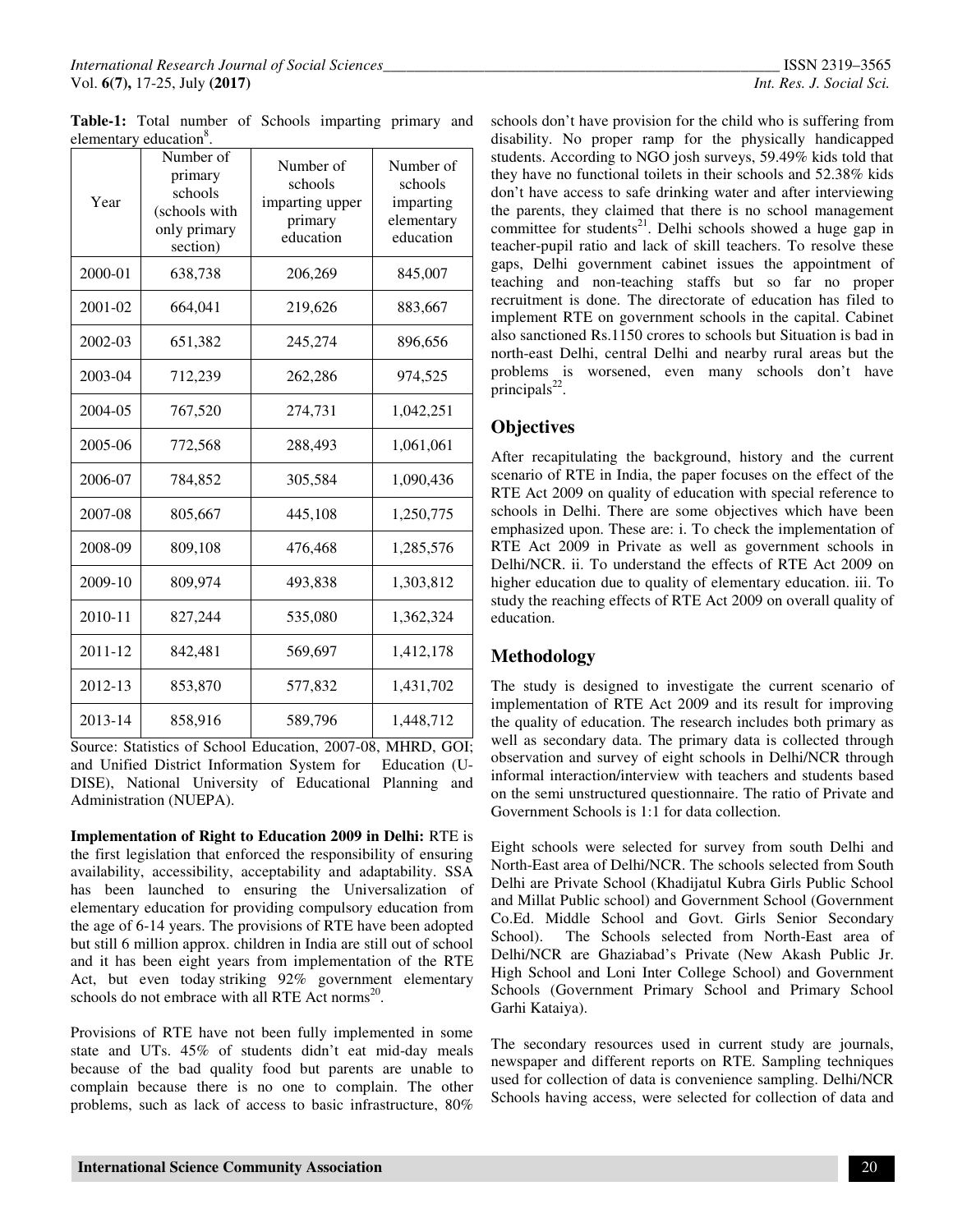survey is done that how far the RTE 2009 is implemented and affecting the quality of education. South Delhi is chosen for the study as it is the developed area of Delhi and NCR (Ghaziabad) is picked as it is North-East region of Delhi.

### **Analysis of Data**

The Questionnaire has been made to tap the present condition of the private and government schools in Delhi/NCR to assess Schools are complying with all the RTE Act 2009 or not. This paper analyses the Quality of Education in the Schools of Delhi/NCR on the above defined parameters considering School Infrastructure such as water, sanitation, safety, etc., use of Learning Aid, Mode of Admission, Facilities of Computers and Access to Library by implementing the RTE Act 2009 through collection of primary and secondary data. The following factors are checked on basis of the compliance of RTE ACT 2009 and results are interpreted below:

**School Infrastructure:** RTE Act 2009 defines that there must be a proper mid-day meal kitchen for providing lunch to the children but the study shows that there is no kitchen for mid-day meals in the Government schools of Delhi/NCR. Both the Government school of Ghaziabad as well as Private School have no Separate toilets for Girls which indicates the worst sanitation facility at school in NCR. Sanitation facilities of private schools are better than government school. It has been found that the Government primary school, Behta, Loni have no separate toilet for girl's students. As per the questionnaire is answered by Principal of Primary School ,Garhi Kataiya have only 2 toilets for total enrolled 248 Students and no separate toilet for girls. The Sanitation facility is very important for healthy environment simultaneously healthy environment is important for healthy mind which produces a better citizen. All the schools of Delhi/NCR is having playground except one private school in Delhi. Khadijatul Kubra Girls' public school, Jogabai, Batla House is made in 2000 sq. yards with approximately 1522 students has no playground. Out of 8 schools, 5 conduct Extracurricular activities. As per the Students interviewed, there is no Extra-curricular activities carried out in one Government School (Government primary school, Behta, Loni) and the two Private Schools from Ghaziabad i.e. New Akash Public JR. High School and Loni Inter College School. All the three schools are from Ghaziabad, north east region of Delhi.

There must be pure water supply in Schools but only Private schools have Aqua Water facilities but the Government Schools don't have Fresh and Pure water. The Physical Resources such as Library, books and computer is only available in private schools of Delhi and NCR. One Government school doesn't have library facility. There is lack of computers mainly in Government schools. There is one room for Head master in every Schools but 60% of schools doesn't have Staff rooms. The trend shows that the condition of Government Schools is pathetic and not complying with the most of the norms of Infrastructure in RTE Act 2009.

**Curriculum:** Most of the school follows CBSE syllabus in accordance with RTE Act 2009. Government School of Delhi/NCR irrespective of their medium uses NCERT books. Private Schools recommend different publication to their students. The classroom observation by researcher is that no Teaching Aid is used by Government Schools. The Private Schools are also lagging behind as only 37.5% of observed sample is using Learning and teaching aid for making learning attractive for the students. Private aided Schools in Delhi are using Alphabetical Toys, Posters, Movies etc. Government primary school, Behta, Lohni is using Limited vision of arranging different types of educational materials for children. As per RTE, 8 Periods of classes is required each day. All the schools are following this norm except Khadijatul Kubra Girls Public School, Jogabai where they conduct 9 periods each day. Apart from weekly tests, two examinations are conducted every year for promoting the child to the next session in private schools whereas 25% of Government schools conduct the same. Remaining other government schools conducts yearly examination to promote the student in next class. Three schools (New Akash Public JR. High School, Loni Inter College School and Government primary school) out of four school of NCR conduct only one exam in a year. The results obtained by students were satisfactory. The school organizes Annual Programs like Cultural Activity but no Sports Day in Private schools and is opposite in case of Government schools.

**Teacher-Students Ratio:** Quality Learners are required for better Quality education, and for that matters Teachers plays an important role, so keeping in mind the Government of India recommended the Standard Teacher-Pupil ratio i.e. 1:30 in RTE Act 2009. 87.5% Schools of both the category have ratio varies from 1:30 to 1:40. One Delhi government Schools shows a very huge gap of 1:83 which is an Alarming Situation for quality education. Teacher Pupil ratio with respective schools are 1:35 (Khadijatul Kubra School), 1:23 (Millat Public School), 1:34 (New Akash Public JR. High School), 1:44 (Loni Inter College School), 1:83 (Government Co.ed. middle school of Delhi), 1:29 (Govt.Girls senior Secondary School), 1:30 (Government primary school, Behta, Lohni), 1:30 (Primary School Garhi Kataiya).

The teachers appointed for the elementary classes are Graduate, Post-Graduate and some are also B.Ed. in Private Schools. The minimum required qualification of B.Ed. is set in government schools but 25% of Schools (i.e. Government Co.ed. Middle school, Delhi and Government primary school, Ghaziabad) are engaged in appointing Para-Teachers which is cautious for the quality of Education. Every class has a class teacher who is assigned for paying special attention to the students in private Schools but in NCR it is worth noting that many classes don't have class teacher in private as well as Government Schools.

**School Administration:** School Administration has responsibility to comply with each and every section of RTE Act 2009. Safety and Security of Child were neglected by many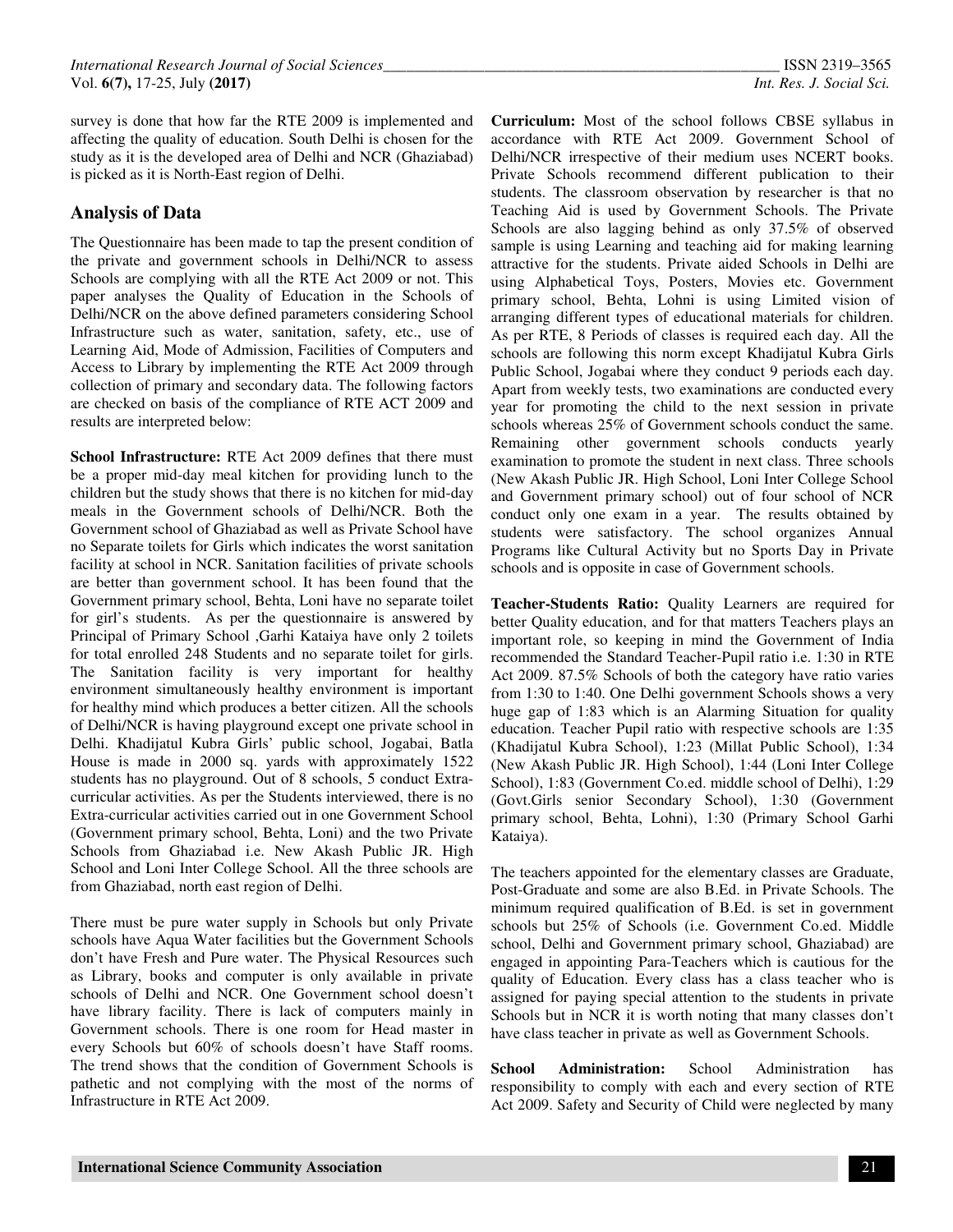of the Government as well as the private school. One School (Primary School Garhi Kataiya established in 1991) has no boundary walls since 25 years of its establishment, then how can we imagine of safety to the children going Schools. The whopping rate of negligence is witnessed by observer that only one or two schools from the sample have Medical facilities and none of government schools have medical facility for the students. No reservation is followed by any of the school except one school in Delhi. Sec (4) of RTE Act 2009 defines that there is no obligation for private schools to admit the children who are out of the School and provide special training to place them at par with the students already admitted but Government schools does have to comply with the Section 4. Unfortunately no special training or classes has been given to the students who were out of school to make them par with the students already admitted in the class according to their age and it is sad to add that no government school have knowledge about it except one Delhi Government School. Sec 9 of RTE Act 2009 assigns the duties to local authority to ensure a proper monitoring on the discrimination made to disadvantaged groups but there is no such evidence of monitoring is found so far in any of the schools. All these barriers create inferior quality education.

**Other provisions for quality Education:** As per section 12(b), 25% of the total Students in Private aided schools should be given admission to weaker groups (economically and socially backward) but only 50% of the sample is meeting this condition of RTE Act,2009 and indulge in profit making business. Birth Certificate or Transfer Certificate is required for getting admission in school. All schools are complying with provision except one or two private schools which are using screening procedure (entrance test, interviews of parents etc.) which is prohibited by section 13 of RTE Act, 2009 for the 25% of students (random selection for that 25% disadvantaged group can be used).

Section 18 of the RTE Act, stipulates that no private School can function without obtaining Certificate of Recognition by government. As per our study, 1 out of 4 private schools in Delhi/NCR is unrecognised and no inspection or action has been taken on violation of the RTE Act 2009. Only 50% of government schools provide training to the teachers whereas no private school imparts training to their teachers. The Sec 7 of Act defines the responsibility of state and centre as education is under concurrent list.

The responsibility of funds is divided in ratio of 65:35 (centre & state). One Government school (Primary School Garhi Kataiya) of Ghaziabad admits that no fund has been given by the centre from long time whereas other government aided schools claims that there is not proper allocation of funds from the Government. These are the barriers creating hurdle in quality education and hence increasing the dropouts at higher level education. The Inclusive Education for children suffering with disability is ignored by the Schools, as only 2 out of 8 schools have admitted disable children.

#### **Findings and discussion**

**Physical infrastructure and Resources:** Act provides the allweather structure of school with safe drinking facilities, separate toilets for girls and boys, kitchen for mid-day meals, playground and easy access to school. Our study finds that the criteria of allweather structure are fulfilled by all the Private schools and 75% of Government Schools. One of the private schools doesn't have playground. The provision of safe drinking water facility is not found in any of the government schools although private schools have fresh aqua drinking facility. The separate toilets are available for girls and boys in all Private schools but one of the government schools of NCR doesn't have the functional toilet for Girls. No access to library in one of the private as well as all government schools. As our Prime Minister Narendra Modi is emphasizing over the digital India but there is no computer labs in government schools. Here the question arises that how can we imagine a digital India without providing a basic knowledge of computer to our coming generations.

**Teacher-pupil ratio:** This paper reveals that the teacher-pupil ratio in all the schools are satisfactory and with compliance of the provision except one government school. The ratio varies between 1:30 to 1:40.

**Curriculum reform:** Teacher still follows the traditional method in the government schools. The students were typically asked to read chapters and then write answers. Only some of the private schools are using the new teaching strategies for developing the interest of the children. The students were supposed to copy and paste the answers from the books which is degrading the quality of education. CCE pattern is followed in all the schools, monthly unit test, half yearly examination and annual examinations are adopted. Government schools are lagging behind in curricular activities.

**Teacher training:** Service Training is given to the teachers to make them up to the date for providing better quality teaching according to the act. It also has a provision of minimum qualification (B.Ed.) criteria for teachers. The private schools are not following the provision of providing training whereas government schools though got some training in the past. There is still no such mechanism to impart regular training to the teachers. It is needed to be re-examining the pre-service and inservice training according to the NCERT and compliance with RTE.

**Age appropriate classroom:** Act provides that those student who have never admitted to school or admitted late in the class after 6 month of new academic year must be given special training to enable him/her par with the other students and admitted as per his/her age. Unfortunately, only one government school have applied this provision while others are not even aware about this. There is no mechanism to check whether a new student getting a special training or not.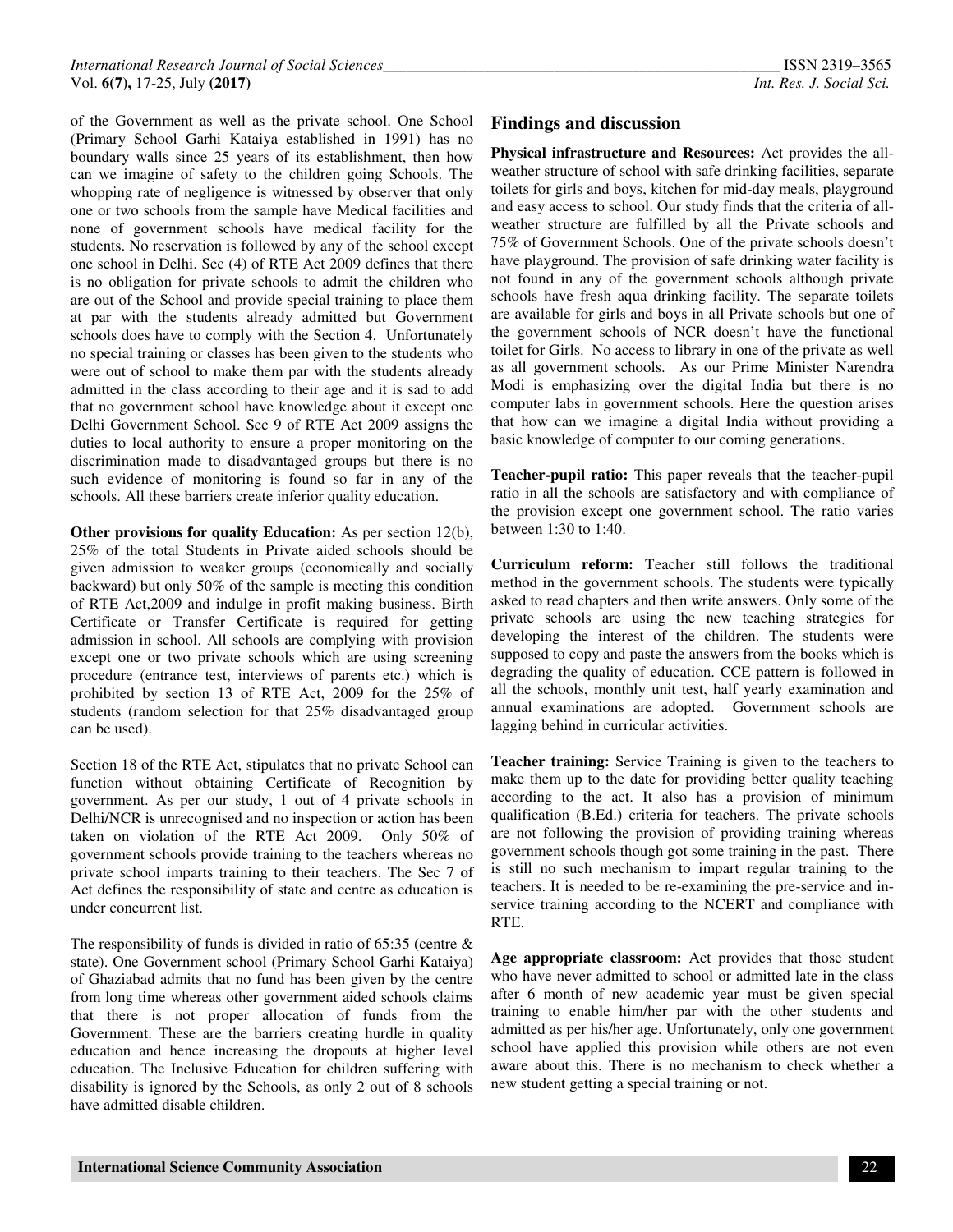**Access to education:** As per RTE 2009, student doesn't require any documents for admission. Easy transfer certificates to child who wants to change their school but the school doesn't provide transfer certificate to the students. Neither government nor private school are following this provision.

**No detention policy:** Act defines the no detention policy in section 16 of RTE Act 2009 that no child will be detained or expelled from school till completing the elementary education but it doesn't mean that children's learning will not be assessed. Hence state implemented CCE as they understand but the schools were conducting activities mostly which are physical rather than mental exercise which leads to keeping child busy with no learning in most of the schools.

**Provision of 25% seats reserved for Underprivileged:** No such provision of RTE has been implemented in the private schools. These 25% reserved seats were converted for management quota seats. Private school choose children according to their benefits. Weaker section is still ignored.

**Recognition process for state schools:** Government school must full fill minimum criteria for the recognition of schools but doesn't impose any action against the school if they are not able to meet the minimum requirement. There is lack of library facility and safe drinking water for children in the school.

**Supervision:** The supervision by the state or NCERT officers was done. Notice is sent to the school before the visit that helps school administration to get prepared as per RTE norms. Therefore, the correct result is not known to the government and the quality of education is lagging behind. The government should arrange some surprise visits to the school for better supervision.

**Lacking facility for inclusive education:** None of the schools have ramps for students who are suffering from some physical impairment. Teachers are also not trained enough to teach the visual and hearing impaired children. 50% schools don't have disabled friendly infrastructure which might have led to more dropouts of disabled children in the past.

**Dropout:** The national dropout rate is 40% (2015) in elementary education. The major reasons for such dropouts are poverty (Child Labour), lack of girls' toilet, drinking facilities, Inadequate learning facilities. The high dropouts are a serious concern which pushes us to think about the infrastructure, social differences etc.

#### **Suggestions**

This paper pointed out some suggestions and recommendations as per the Right to education Act 2009: i. As per Act, it is recommended to make basic infrastructure within three years of implementation of Act and now almost five years have been passed but still schools in Delhi/NCR are lacking basic infrastructure. Government should take proper initiative against the basic infrastructure facilities such as drinking water and library etc. The government should increase the educational budget and allocate the funds properly. The government should monitor the progress so that no corruption is done by any administrative authority of the schools. ii. Orientation programme should be organized by the government for the head masters and the senior teachers so that they are clear about the admission procedure in accordance with the RTE Act, 2009. iii. The RTE Act 2009 is providing only eight years of education which must be extend to 11 years because the child can get a job only after class  $12<sup>th</sup>$ . No student becomes eligible for job after class 8. Hence, dropouts are more in higher education because all the opportunities are available for the students are after class12th. iv. Focus on Computer literacy and Activity oriented teaching to make learning attractive and interesting. v. Community members should be made aware about important provisions made in the RTE Act. Awareness Programme should be done for the students, teachers and parents. vi. The government should arrange some surprise visits to the school for better supervision. Regular inspection should be done by education officers for quality check of education, food and other facilities etc**.** The government should impose penalty on the schools who are not following the provisions of RTE Act 2009.

There is a serious need to assess academic capacity of the teacher's training institute as the private institutions are distributing the degree of B.Ed. for sake of money which is hindering the quality education.

#### **Conclusion**

#### **"Education is a vehicle through which we ride the path of illiteracy to literacy".**

The main aim of education is overall development of human personality such as physical, mental and spiritual development. It has immense impact on human society. Being educated means being in proper sense. But educated doesn't means only taking a degree, there must be a proper learning outcome so that individual could become a self-reliant that means a good quality education must be imparted. For empowering the Nation, a citizen must be free from corruption and evils which can be achieved through education. Therefore government has taken many steps towards a better a qualitative education, one of those step is the enactment of Right to Education Act 2009.

This study is conducted for finding the effect of implementation of the Act and how far it is effective in reaching the set standards of National educational goal. Government and private schools of Delhi are investigated. The study shows that most of the schools have fulfilled the basic requirement of provision such as infrastructure except few regarding assessment, and strategies used by teachers for teaching-learning process. The processes used by teachers are still old. The Delhi schools shows that not all the schools implementing all provisions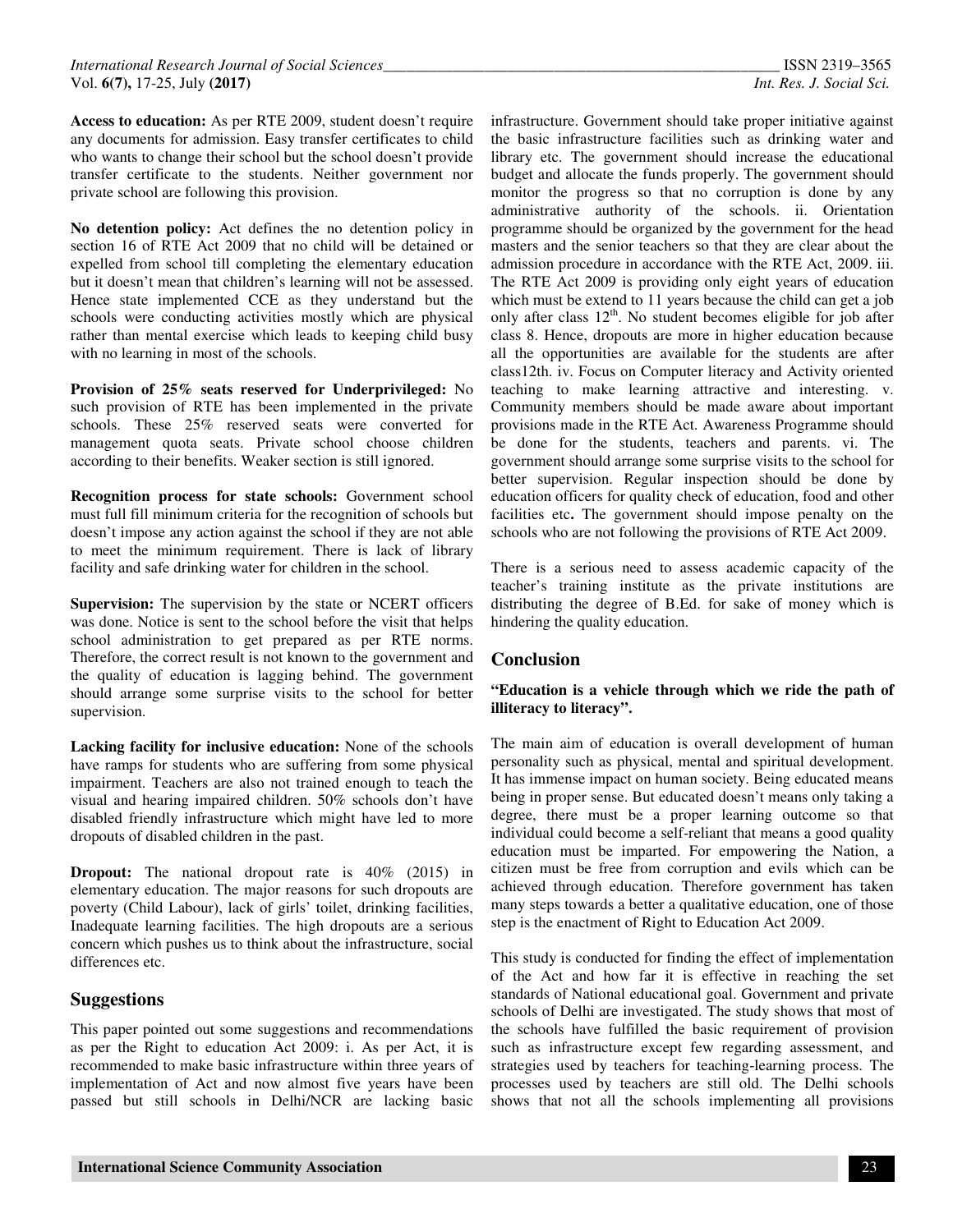properly, lag behind in one or another provisions. No proper implementation in any of private or government schools.

The observation and findings from interview and questionnaire showed a wide gap between what was expected and what is achieved. The national dropout rate of elementary education is 40% which is still high. This high rate give an alarming check on provisions of RTE act 2009 which still need some amendments, which impose strict action by government on noncompliance of full provision. More funds must be given to schools for children with disabilities. Finding shows that private schools implementing the provisions better than government schools, which again keep the weaker section of society such as poor as poor because they can't afford private schools and hence they will opt for child labour. Hence this lead to vicious circle of poverty and development will remain a major question for India. Therefore for development and making individual a selfreliant quality education is important factor and it can only be achieved through proper implementation of RTE Act, 2009.

Concentrated efforts of government, community, parents and teachers are needed for proper achievement of educational goal, which reduce corruption and evil from society. Isolated efforts will not result in proper compliance of the Act. Campaigning must carried out for awareness of the community regarding the right of the stakeholders of the RTE. Almost five year is passed after the enactment of Act in National capital, Delhi, study reveals that still there is a long way to go to achieve the developmental goals of education. Some suggestions have been given to increase the efficiency of Right to Education Act, 2009 such as strict supervision, provision of proper and adequate infrastructure etc. Still there is lot of spadework to be done, in terms of creating the frameworks, action plans as well as creating the enabling environment both at Centre and States, for implementing the RTE across all schools. The poverty and population are two sides of a coin which emerges as the root cause of depriving the children their right of education. If government seriously wants to implement the RTE, then the major challenge is poverty for our nation.

### **Limitations of the study**

The present study suffers from several limitations too, which are imperative and must be dealt with. Due to the paucity of time, comprehensive research has not been conducted. The sample taken is on convenience basis and it doesn't represent whole population of Delhi/NCR as adequate data were not accessible.

#### **References**

- **1.** Chandrappa (2014). Right to Education Act (RTE) Elementary Education: Backbone of the Education System. IJAESS, 2(1), 16-20.
- **2.** Ghalawat N. (2011). Implementation and enforcement of right to education in India. legal india.

http://www.legalindia.com/implementation-andenforcement-of-right-to-education-in-india%E2%80%99/

- **3.** Marwaha N. (2010). Mahatma Jotiba Phule: An Educational Philosopher. The Primary Teacher, 35(3-4), 5- 11.
- **4.** Gokhale G.K. (1911). The Elementary Education Bill: The Hon. Mr. GK Gokhale's Speech and the Debate Thereon. Arya Bhushan Press.
- **5.** Sadgopal A. (2008). Common School System and the Future of India. Parisar. https://parisar.wordpress.com/2008/03/24/common-schoolsystem-and-the-future-of-india/ [Accessed 19/09/2016]
- **6.** Saheb S.U., Seshaiah S., Viswanath B. and Sreeramulu M. (2015). The Right of Children to Free and Compulsory Education Act 2009 (RTE); A Boom or Bane?. *International Journal of Humanities and Social Studies*, 3(5), 58-64.
- **7.** Banerjee A.C. (1947). The Constituent Assembly of India. https://archive.org/details/in.ernet.dli.2015.90254 [Accessed 19/09/2016]
- **8.** NUEPA (2014). Education for All towards Equality and Equity **India.** http://www.nuepa.org/PublicationsUnpriced.html [Accessed 19/09/2016]
- **9.** Sadgopal A. (2010). Right to education vs. right to education act. *Social Scientist*, 38(9/12), 17-50.
- **10.** MHRD (2016). Right to Education. *Department of School education.* http://mhrd.gov.in/rte [Accessed 19/09/2016]
- **11.** UNICEF (2000). Defining Quality in Education. Working paper series. https://www.unicef.org/education/files/QualityEducation.P DF [Accessed 19/09/2016]
- **12.** MHRD (2009). The Right of Children to Free and Compulsory Education Act, 2009. http://mhrd.gov.in/sites/upload\_files/mhrd/files/upload\_doc ument/rte.pdf [Accessed 24/09/2016]
- **13.** MHRD (2012). The Right of Children to Free and Compulsory Education (Amendment) Act, 2012. http://mhrd.gov.in/sites/upload\_files/mhrd/files/upload\_doc ument/33.pdf [Accessed 24/09/2016]
- **14.** Rai R. (2012). Challenges In Implementing The Rte Act. Uday India. http://udayindia.in/2012/07/07/challenges-inimplementing-the-rte-act/ [Accessed 24/09/2016]
- **15.** Times of India (2014). India has 37% of world's illiterate adults. http://timesofindia.indiatimes.com/india/India-has-37-of-worldsilliterateadults/articleshow/29562827.cms [Accessed 19/09/2016]
- **16.** GOI (2011). Census Report 2011. http://www.censusindia.gov.in/2011 common/census\_2011.html [Accessed 24/09/2016]